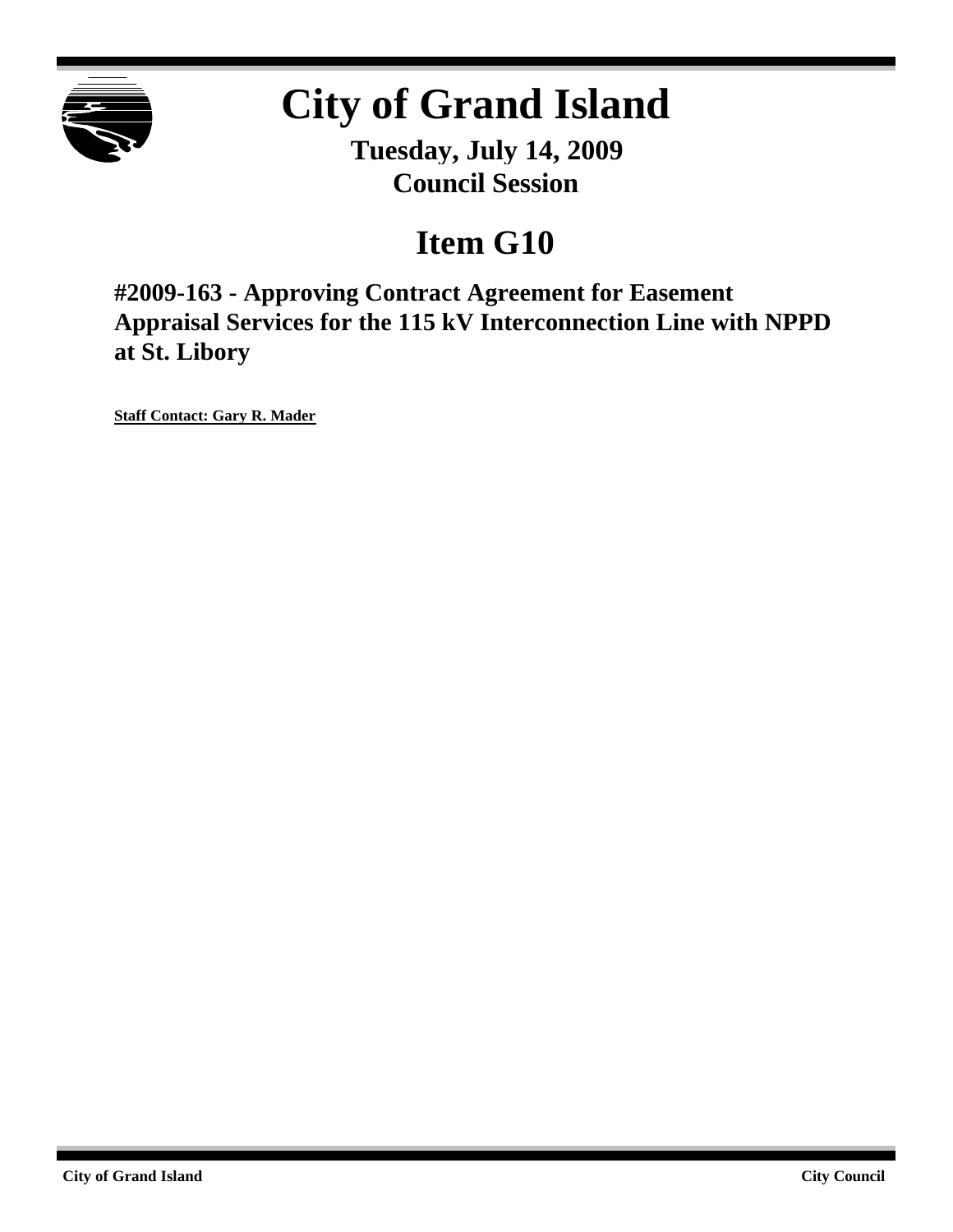## **Council Agenda Memo**

| From:           | Gary R. Mader, Utilities Director<br>Wesley Nespor, Asst. City Attorney/Purchasing |
|-----------------|------------------------------------------------------------------------------------|
| <b>Meeting:</b> | July 14, 2009                                                                      |
| Subject:        | <b>Contract Agreement for Easement Appraisal Services</b>                          |
| Item $\#$ 's:   | $G-10$                                                                             |
| $Presenter(s):$ | Gary R. Mader, Utilities Director                                                  |

### **Background**

On April 21, 2009, a presentation was made during a Council Study Session summarizing a 115 kV Transmission Line Route Study for a new transmission line to be constructed northwest of the City. During the following City Council meeting on April 28, 2009, Council authorized the Utilities Department to proceed with the necessary engineering, permits and other services required to construct the new transmission line. Easements and landowners have been identified for the new line. Obtaining accurate appraisals of the identified easements is the next step in the process.

Additionally, the Water Department Budget includes funding for the construction of a trunk line to close a loop section on the west edge of the City Water Distribution System; on Engleman Road, from Old Potash Highway to 13<sup>th</sup> Street. The project involves three temporary construction easement appraisals and one permanent easement appraisal for that water main extension on the west side of Grand Island. These appraisals were also included in the scope of this Request for Proposals.

#### **Discussion**

The Request for Proposals was issued in June, 2009, with a requested completion date of August 31, 2009. An advertisement was published in the Grand Island Independent and sent to all of the local appraisers. Three specification packages were sent to Nebraska appraisers with known experience in utility easement appraisals.

Only one proposal was received; that, from Johnson Appraisal, LLC, in Lincoln, Nebraska. Johnson Appraisal, LLC has extensive experience and references, including the City of Grand Island. Johnson Appraisal, LLC submitted a proposal with a "Not to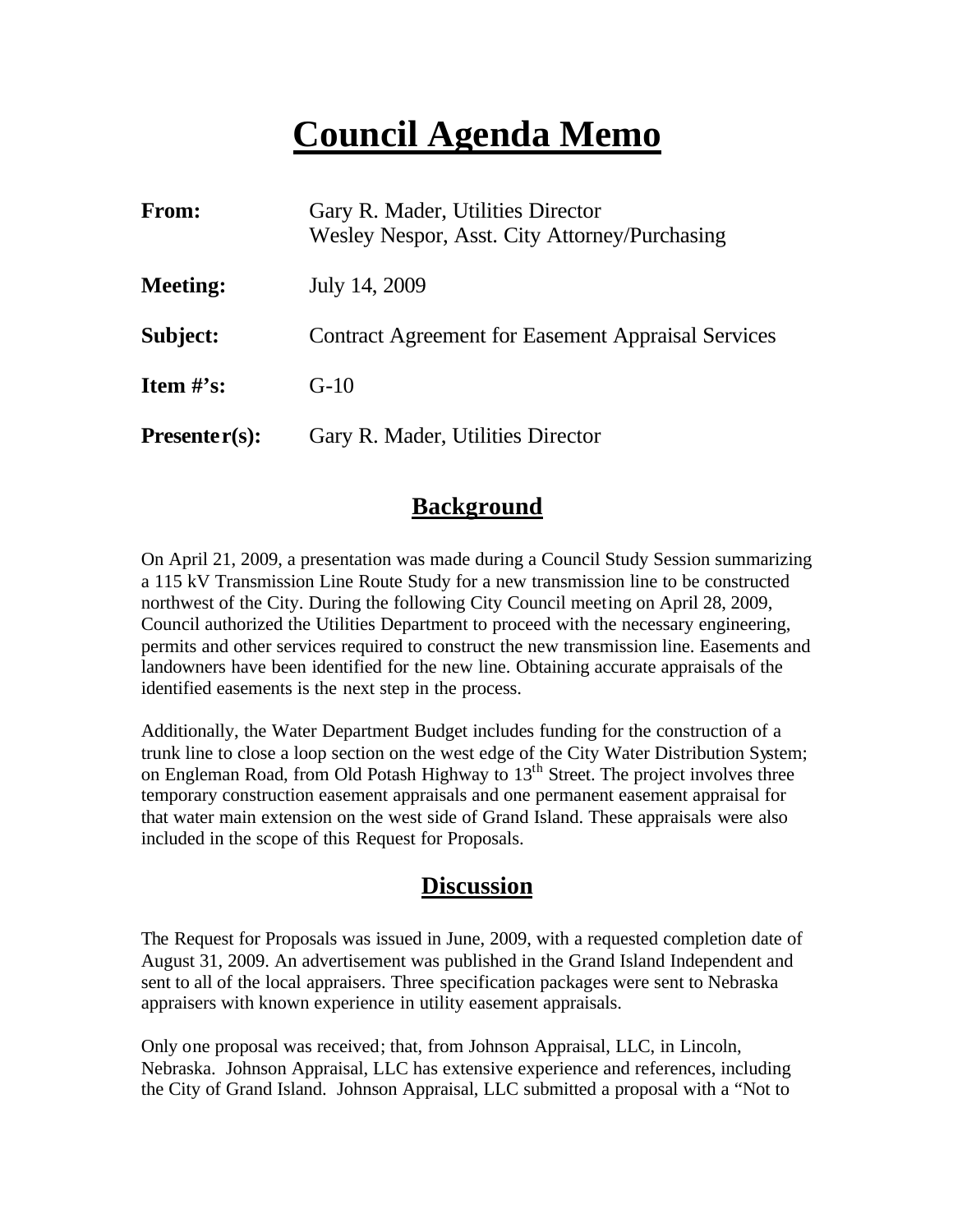Exceed" amount of \$13,800 for the 115 kV transmission line and \$3,000 for the water main extension. A copy of the proposed Contract Agreement is attached.

## **Alternatives**

It appears that the Council has the following alternatives concerning the issue at hand. The Council may:

- 1. Move to approve
- 2. Refer the issue to a Committee<br>3. Postpone the issue to future date
- Postpone the issue to future date
- 4. Take no action on the issue

### **Recommendation**

City Administration recommends that the Council enter into a contract with Johnson Appraisal, LLC for easement appraisal services, in accordance with the July, 2009 proposal.

## **Sample Motion**

Move to approve the Contract Agreement for Appraisal Services with Johnson Appraisal, LLC, of Lincoln, Nebraska.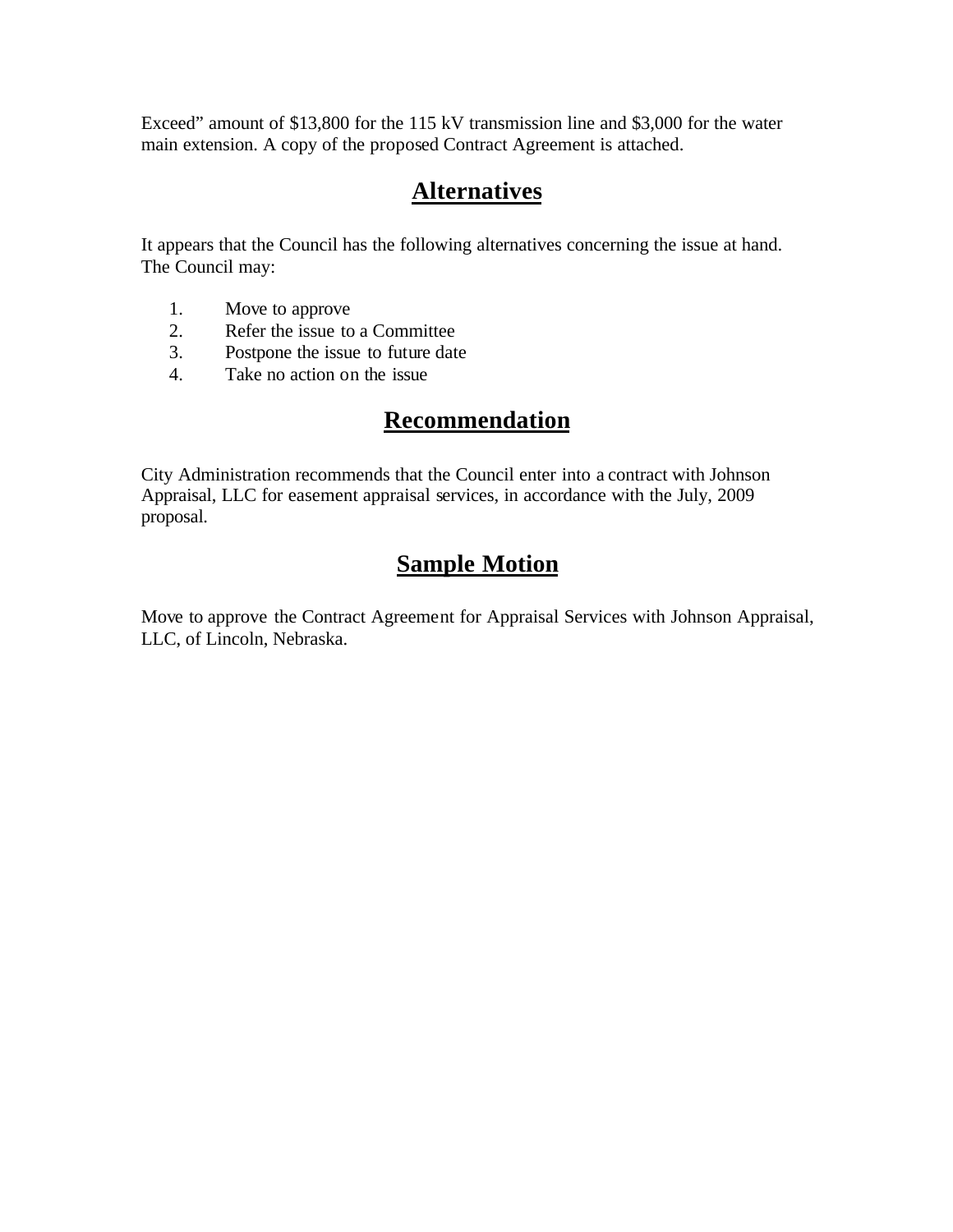#### *Purchasing Division of Legal Department* **INTEROFFICE MEMORANDUM**



Wes Nespor, Purchasing Agent

*Working Together for a Better Tomorrow, Today*

#### **REQUEST FOR PROPOSAL FOR EASEMENT APPRAISAL SERVICES**

**RFP DUE DATE: July 6, 2009 at 11:00 a.m.**

**DEPARTMENT: Utilities**

**PUBLICATION DATE: June 16, 2009**

**NO. POTENTIAL BIDDERS: 3**

#### **SUMMARY OF PROPOSALS RECEIVED**

**Johnson Appraisal LLC Lincoln, NE**

cc: Gary Mader, Utilities Director Pat Gericke, Utilities Admin. Assist. Dale Shotkoski, City Attorney Wes Nespor, Purchasing Agent Travis Burdett, Phelps Control Eng.

Jeff Pederson, City Administrator David Springer, Finance Director

**P1349**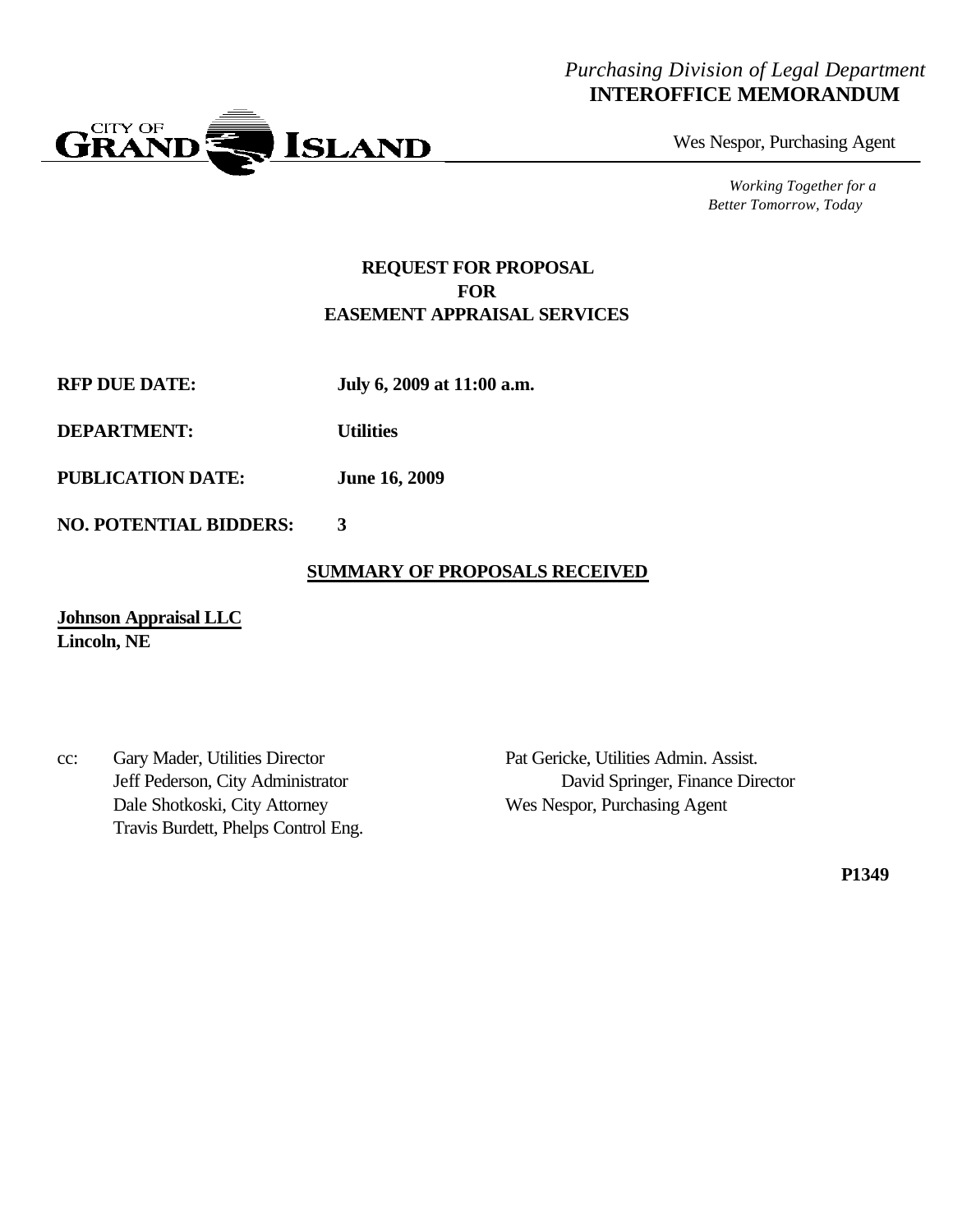#### **CONTRACT AGREEMENT**

THIS AGREEMENT made and entered into by and between hereinafter called the Contractor, and the City of Grand Island, Nebraska, hereinafter called the City.

#### WITNESSETH:

THAT, WHEREAS, in accordance with law, the City has caused contract documents to be prepared and an advertisement calling for proposals to be published, for EASEMENT APPRAISAL SERVICES; and

WHEREAS, the City, in the manner prescribed by law, has publicly opened, examined, and canvassed the proposals submitted, and has determined the aforesaid Contractor to be the lowest responsive and responsible proponent, and has duly awarded to the said Contractor a contract therefore, for the sum or sums named in the Contractor's proposal, a copy thereof being attached to and made a part of this contract;

NOW, THEREFORE, in consideration of the compensation to be paid to the Contractor and of the mutual agreements herein contained, the parties have agreed and hereby agree, the City for itself and its successors, and the Contractor for itself, himself, or themselves, and its, his, or their successors, as follows:

ARTICLE I. That the Contractor shall (a) furnish all tools, equipment, superintendence, transportation, and other construction materials, services and facilities; (b) furnish, as agent for the City, all materials, supplies and equipment specified and required to be incorporated in and form a permanent part of the completed work; (c) provide and perform all necessary labor; and (d) in a good substantial and workmanlike manner and in accordance with the requirements, stipulations, provisions, and conditions of the contract documents as listed in the attached General Specifications, said documents forming the contract and being as fully a part thereof as if repeated verbatim herein, perform, execute, construct and complete all work included in and covered by the City's official award of this contract to the said Contractor, such award being based on the acceptance by the City of the Contractor's proposal;

ARTICLE II. That the City shall pay to the contractor for the performance of the work embraced in this contract and the contractor will accept as full compensation therefore the sum (subject to adjustment as provided by the contract) of \_\_\_\_\_\_\_\_\_\_\_\_\_\_\_\_\_\_\_\_\_\_\_\_\_\_\_\_\_\_\_\_\_\_\_\_\_\_\_\_\_\_\_\_\_\_\_\_\_\_\_\_\_\_\_ Dollars \$

for all services, materials, and work covered by and included in the contract award and designated in the foregoing Article I; payments thereof to be made in

cash or its equivalent in the manner provided in the General Specifications.

ARTICLE III. The contractor hereby agrees to act as agent for the City in purchasing materials and supplies for the City for this project. The City shall be obligated to the vendor of the materials and supplies for the purchase price, but the contractor shall handle all payments hereunder on behalf of the City. The vendor shall make demand or claim for payment of the purchase price from the City by submitting an invoice to the contractor. Title to all materials and supplies purchased hereunder shall vest in the City directly from the vendor. Regardless of the method of payment, title shall vest immediately in the City. The contractor shall not acquire title to any materials and supplies incorporated into the project. All invoices shall bear the contractor's name as agent for the City. This paragraph will apply only to these materials and supplies actually incorporated into and becoming a part of the finished product of EASEMENT APPRAISAL SERVICES.

ARTICLE IV. That the contractor shall start work as soon as possible after the contract is signed and the required bonds and insurance are approved, and that the Contractor shall complete the work on or before August  $31<sup>st</sup>$ , 2009. It is understood and agreed that time is the essence of the contract.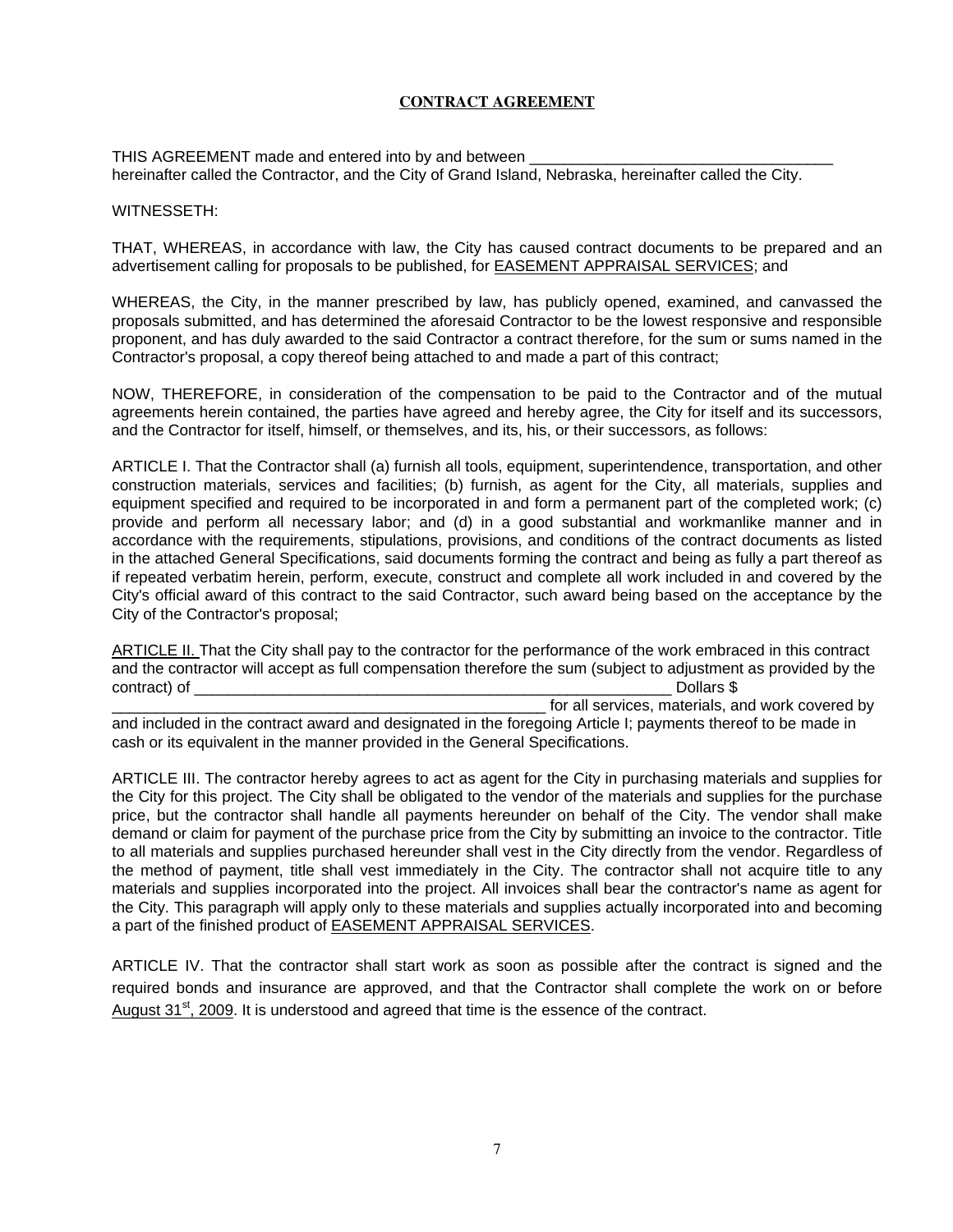#### CONTRACT AGREEMENT (Continued)

ARTICLE V. The Contractor agrees to comply with all applicable State fair labor standards in the execution of this contract as required by Section 73-102, R.R.S. 1943. The Contractor further agrees to comply with the provisions of Section 48-657, R.R.S. 1943, pertaining to contributions to the Unemployment Compensation Fund of the State of Nebraska. During the performance of this contract, the contractor and all subcontractors agree not to discriminate in hiring or any other employment practice on the basis of race, color, religion, sex, national origin, age or disability. The Contractor agrees to comply with all applicable Local, State and Federal rules and regulations.

IN WITNESS WHEREOF, the parties hereto have executed this Contract Agreement.

| By<br>Date                                                                                                |
|-----------------------------------------------------------------------------------------------------------|
|                                                                                                           |
|                                                                                                           |
|                                                                                                           |
|                                                                                                           |
| The contract, insurance, and any required bonds are in due form according to law and are hereby approved. |
|                                                                                                           |
|                                                                                                           |